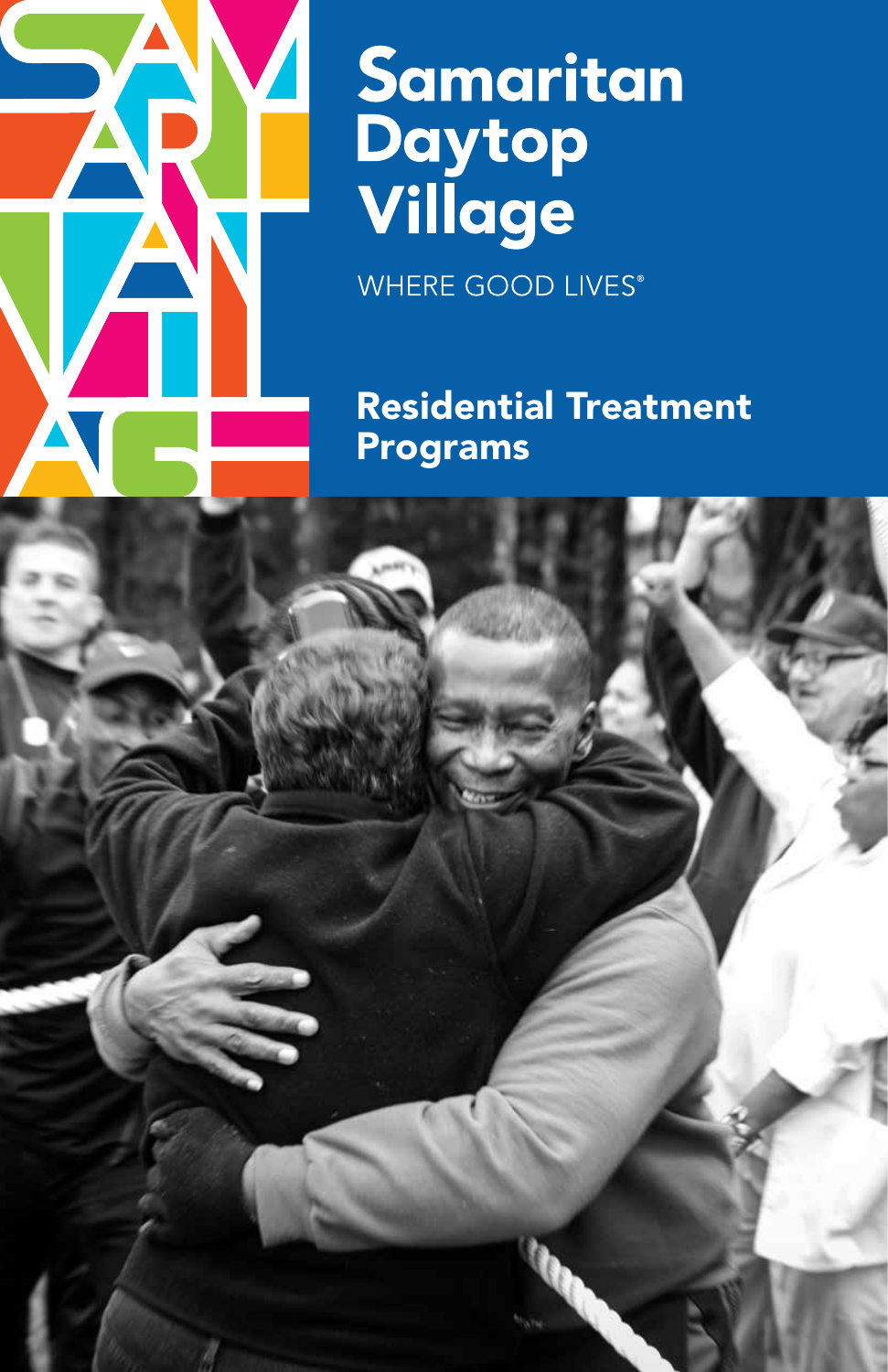# Residential Treatment Programs



#### Reclaiming Life with Residential Treatment

Recovery from alcohol and drug addiction can be the single most challenging journey of a person's life. For some, freedom from substance use disorder begins with intensive, 24/7 treatment.

Samaritan Daytop Village's Residential Treatment Program offers holistic behavioral and primary health care in a safe, trauma-informed setting. Clients gain stability, receive treatment and find the resources needed to return to their communities free from addiction.

Laying the groundwork for recovery, residential treatment has a multidisciplinary team of experts including physicians, nurses, addiction counselors, social workers, vocational counselors and recovery coaches. Working together, the team relies on a range of evidence-based interventions and protocols including:

- Medication for addictive disorders,
- Individualized counseling using cognitive behavioral therapy,
- Targeted group interventions,
- Academic, functional and vocational skills development, and
- Enhanced programs and services from partnering organizations.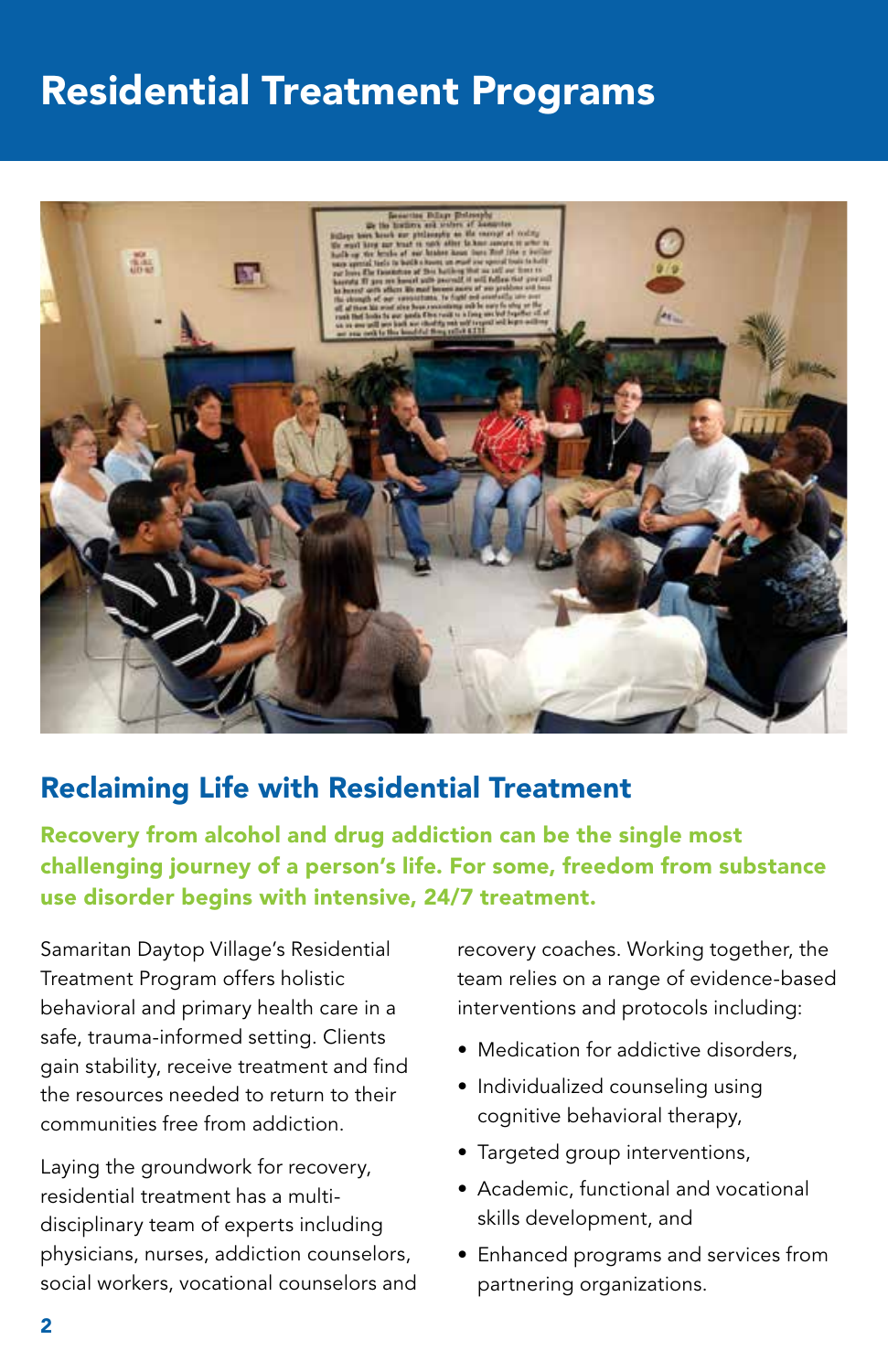Our facilities stretch from midtown Manhattan to the lower Hudson Valley. On-site amenities vary such as indoor basketball, exercise gym and on-site childcare. No matter the location or the client – men, women, young mothers or veterans – our commitment to a quality continuum of care remains the same.

## Supporting Our Military Veterans

Samaritan Daytop Village is proud of our nationally acclaimed treatment programs for veterans. We provide gender-specific care with one facility for women in Ulster County and two for men in Manhattan and Queens. Clients are accepted regardless of military discharge status.

Veterans Services

### Partnership with the Criminal Justice System

Through our longtime partnership with the criminal justice system, we offer treatment and prevention programs for individuals involved with the NYC Department of Corrections as well as Drug, Family and Veteran Courts throughout the state of New York.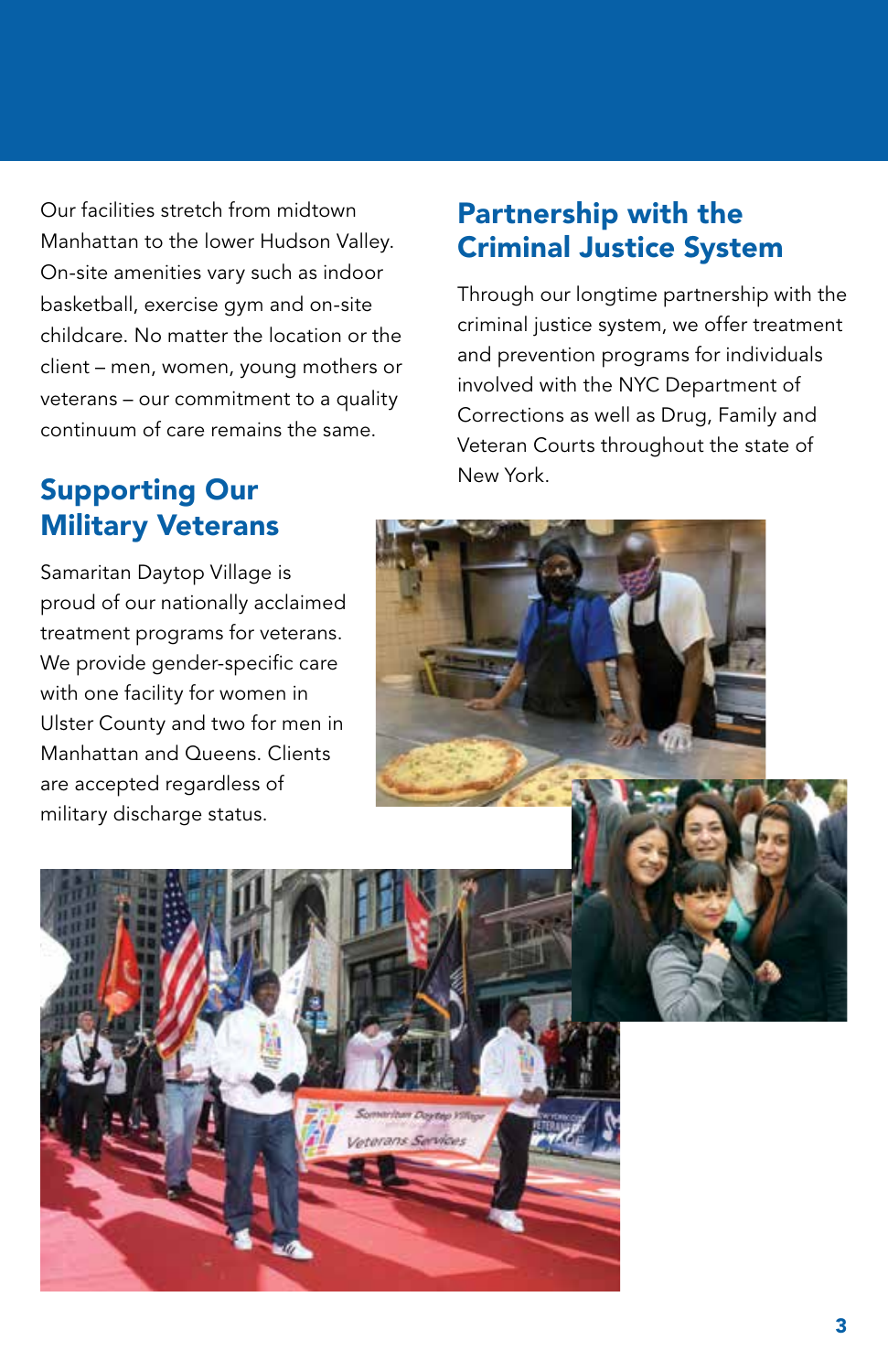# Five Elements of Care and Recovery

The journey to recovery often starts with a call to our clinical experts in Admissions. The client progresses from one stage to the next based on the completion of goals set by the team.

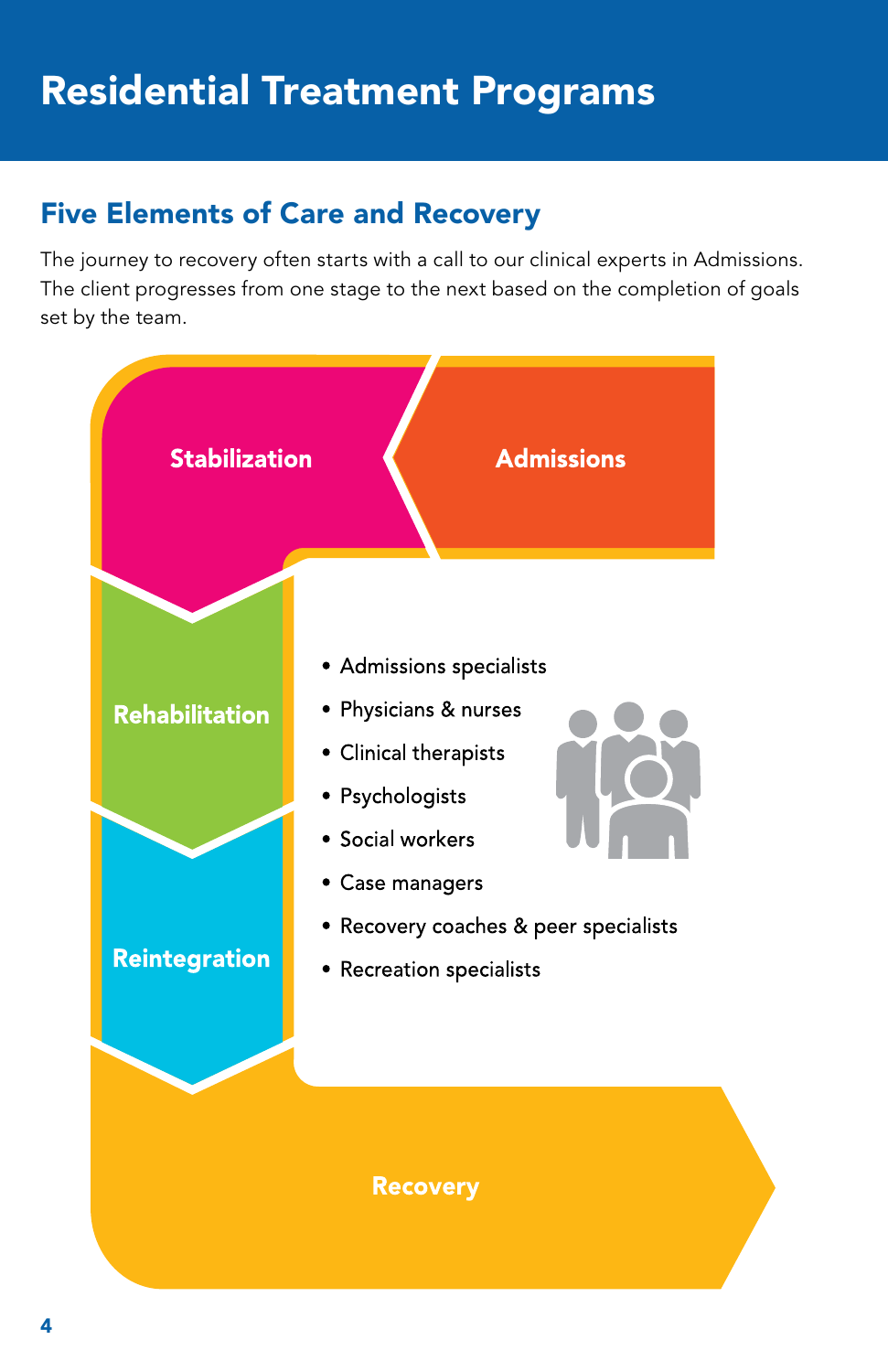#### 1 – Admissions

- Intake interview
- Behavioral and physical health assessment
- Treatment planning
- Program placement
- Bed reservation
- Transportation to facility

#### 2 – Stabilization

- Medically supervised detoxification
- Address mental health disorders
- Medication (as needed)
- Stage is completed when there are:
	- No withdrawal symptoms
	- Little to no medication side effects
	- No uncontrollable cravings

#### 3 – Rehabilitation

- Individualized plans (Recovery, Employment and Discharge)
	- Create achievable goals at client's pace
- Clinical interventions focus on strengths
- Introduce the recovery community
- Identify educational and vocational services

#### 4- Reintegration

- Resolve barriers to community reintegration
- Reconnect with and mend past relationships
	- Family
	- Community
	- Child(ren)
		- Liaison with custodial family
- Work with Family Court
- Services and partnerships to:
	- Improve social skills
	- Receive vocational and employment readiness training
	- Benefit from job search support
	- Identify housing assistance
	- Learn about community support

#### 5 – Recovery

- Post-treatment support
- Community resources
- Access to resources at PARC (Peer Alliance Recovery Centers) in Queens and the Bronx
- Recovery Coach training and internships
- Samaritan Daytop Alumni Association (for clients)
- Samaritan Daytop Family Association (for family)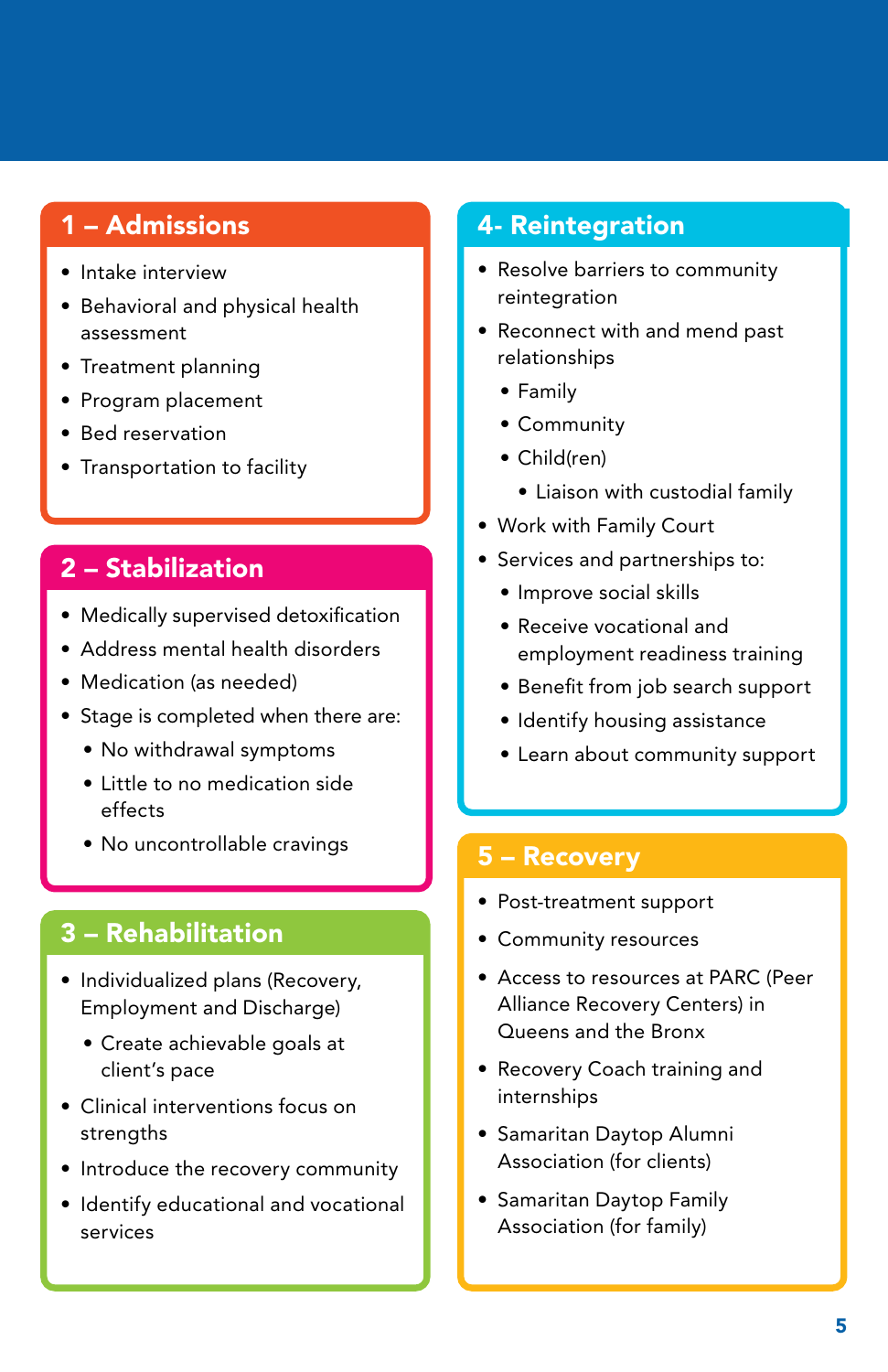# Residential Treatment Programs

## Services for Individuals and Families

Samaritan Daytop Village supports the whole person throughout treatment and recovery. Clients thrive with the personalized attention they receive from our team of clinical, medical, psychological, social, educational and recreational experts. We also address the special needs of family members throughout the client's journey.

#### Intervention Types

- Individual and group therapy
- Medication-assisted treatment
- Cognitive behavioral therapy
- Medical evaluations and coordination of care
- Psychiatric assessments, treatment and medical management
- Psychological assessments

#### Skills Building

- Stress management/coping skills
- Adult Basic Education and HSE/TASC preparation
- Employment (soft- and hard-skills) training
- Vocational training (food services, maintenance, etc.)
- Work readiness

#### Evidence-Based Treatment Groups

- Relapse Prevention
- Anger Management
- Dialectical Behavioral Therapy *(sitespecific availability)*
- Seeking Safety
- Thinking for a Change
- Wellness Self-Management



#### Other Services

- Creative art therapy
- Exercise
- Family supportive counseling
- Family association membership
- Recovery activities
- Recovery coach training
- Recreational activities (in the facility and community)
- Spirituality groups
- Yoga
- 24/7 Childcare *(Young Mothers Program only)*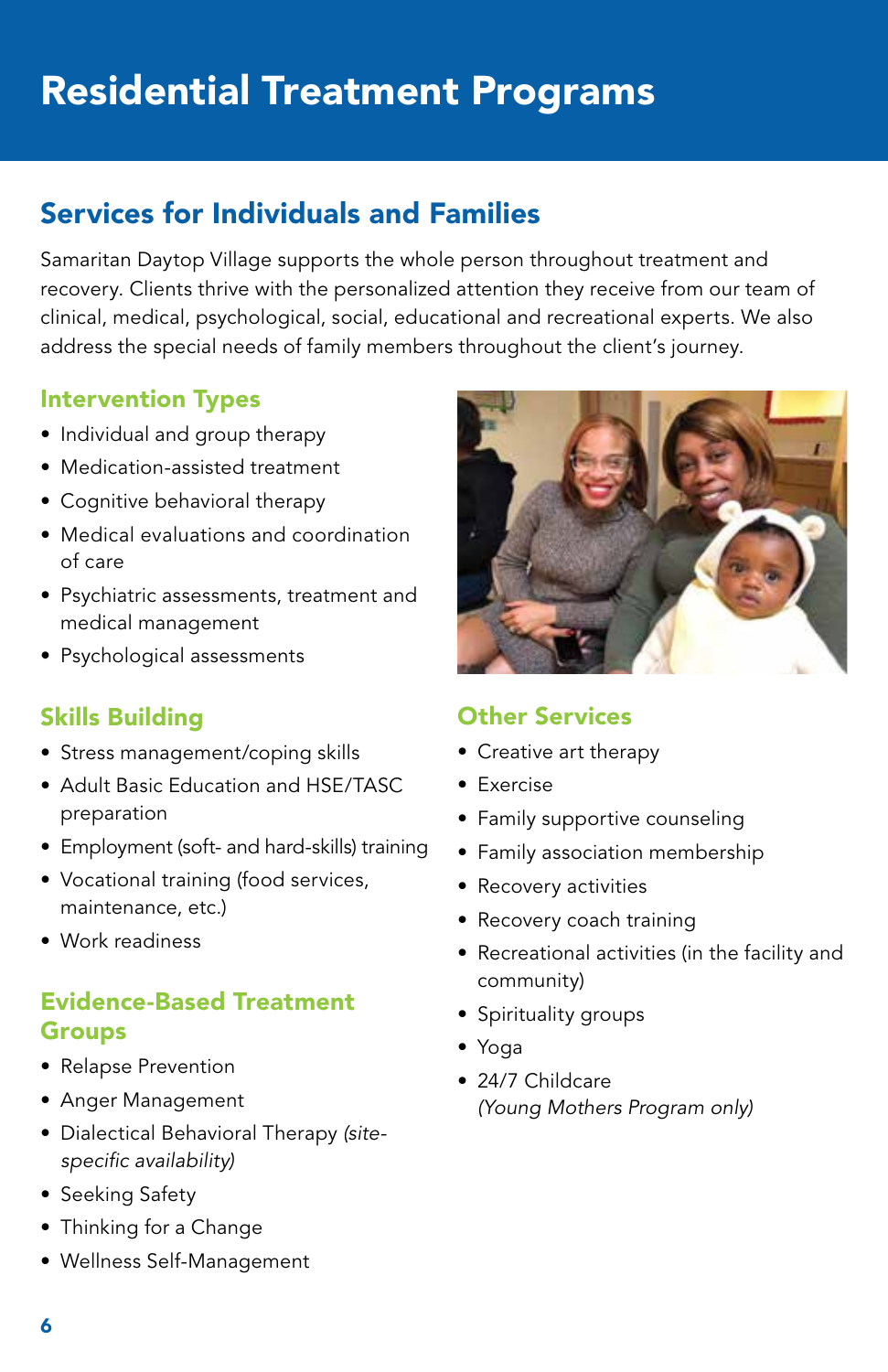| <b>PROGRAM</b>                                                                                                                                    | <b>CLIENTS</b> | <b>BEDS</b>     |
|---------------------------------------------------------------------------------------------------------------------------------------------------|----------------|-----------------|
| <b>Bronx</b>                                                                                                                                      |                |                 |
| Highbridge Residential Treatment Program<br><b>Bronx, NY 10452</b>                                                                                | Men            | 60              |
| <b>Manhattan</b>                                                                                                                                  |                |                 |
| 43rd Street Veterans Program<br>New York, NY 10036                                                                                                | Men            | 48              |
| Veritas House<br>New York, NY 10025                                                                                                               | Women & Men    | 36              |
| Young Mothers Program<br>(Treatment for pregnant or post-partum women;<br>on-site childcare for children aged 3 or younger)<br>New York, NY 10025 | Women          | 36 (& 30 cribs) |
| <b>Queens</b>                                                                                                                                     |                |                 |
| Ed Thompson Veterans Program<br>Richmond Hill, NY 11435                                                                                           | Men            | 50              |
| Richmond Hill Medically Assisted Treatment<br>and Recovery Center<br>Richmond Hill, NY 11418                                                      | Women & Men    | 104             |
| Van Wyck Residential Treatment Program<br>Jamaica, NY 11435                                                                                       | Men & Women    | 96              |
| <b>Beyond NYC</b>                                                                                                                                 |                |                 |
| Cape Road Residential Treatment Program<br>Ellenville, NY 12428                                                                                   | Men            | 80              |
| Ellenville Residential Treatment Program<br>Ellenville, NY 12428                                                                                  | Women & Men    | 135             |
| Fox Run Residential Treatment Program<br>Rhinebeck, NY 12572                                                                                      | Men            | 92              |
| Meadow Run Residential Treatment Program<br>Rhinebeck, NY 12572                                                                                   | Men            | 56              |
| Women Veterans Program<br>Ellenville, NY 12428                                                                                                    | Women          | 25              |

I

I

I